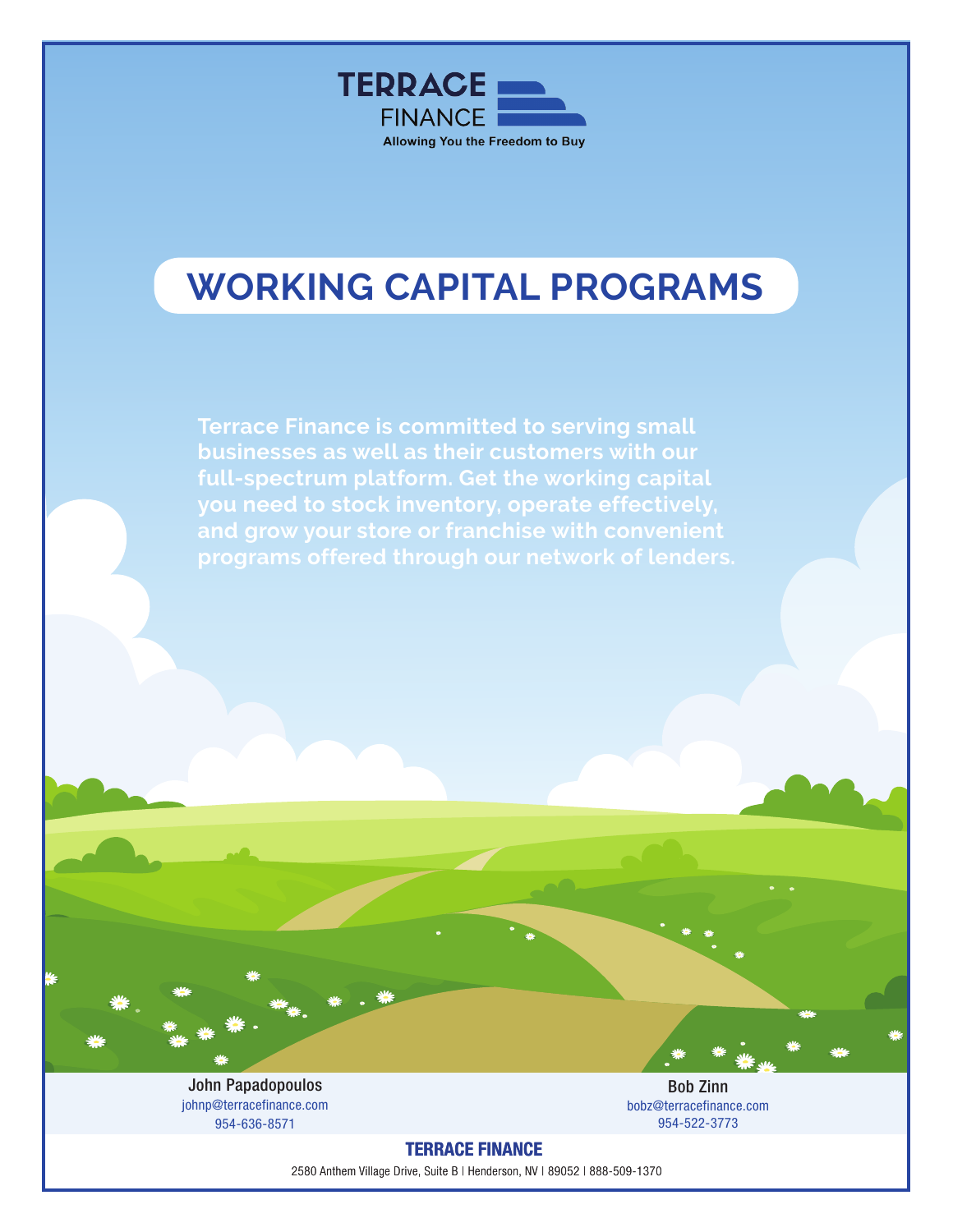

# **WC PROGRAMS OVERVIEW**

### **LOANS/LINES OF CREDIT FROM \$30,000-\$5,000,000**

At Terrace Finance, supporting business owners with simple and convenient financing solutions is at the very core of what we do. Small businesses can benefit from our network of lenders to secure funding for their operations & growth.



Variations of these programs may be available to better suit your needs. Speak with a team member for a personalized assessment.

Contact John Papadopoulos at johnp@terracefinance.com or 954-636-8571 for more details. details. John Papadopoulos johnp@terracefinance.com 954-636-8571

Bob Zinn bobz@terracefinance.com 954-522-3773

TERRACE FINANCE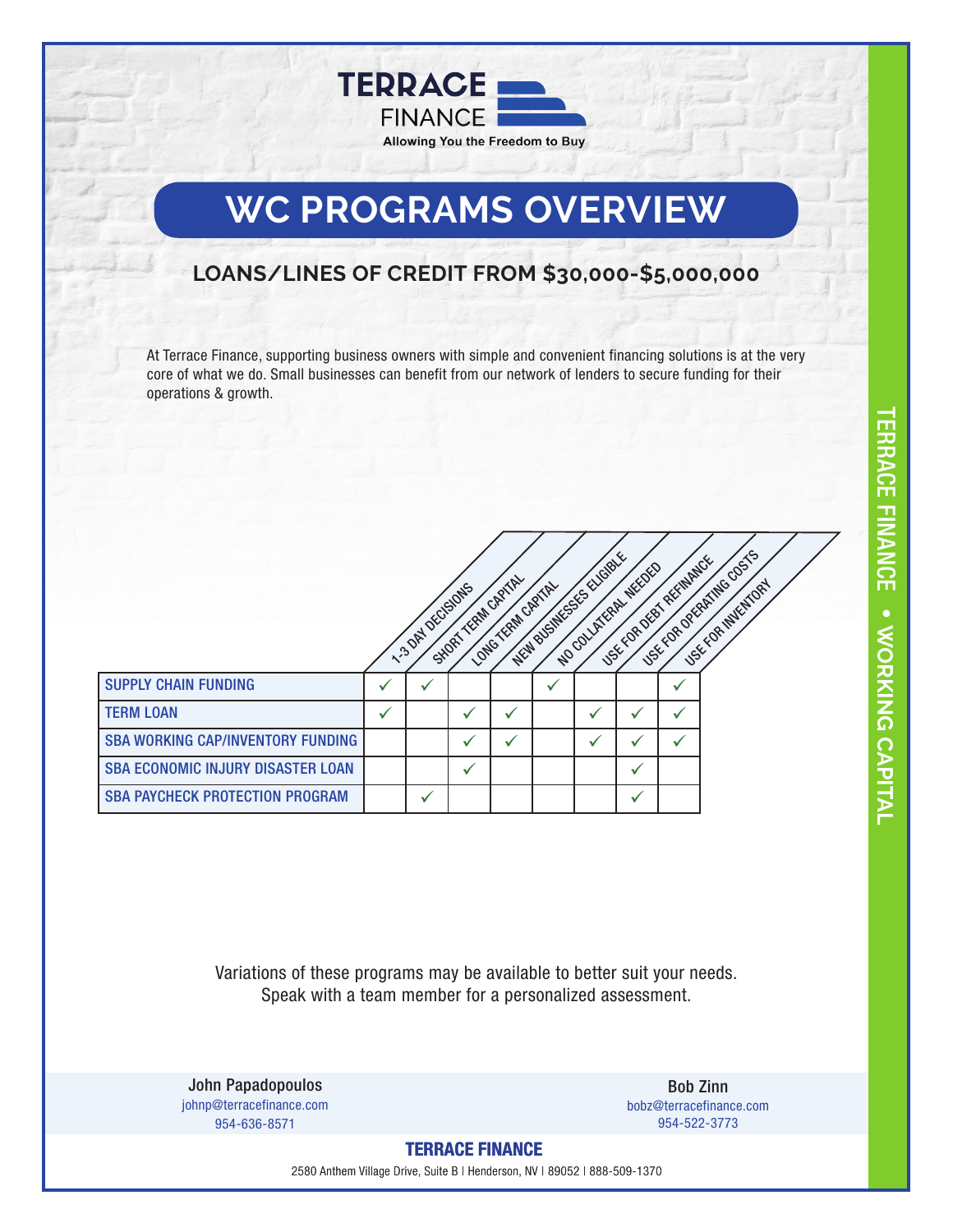

## **SUPPLY CHAIN FUNDING**

### **Credit line from \$100,000- \$5,000,000 Use and pay interest on only what you need**

After completing underwriting, you will have flexible, easy-to-implement access to funds on a secure platform. No security and no shipping documents needed. Ideal for purchasing floor models and inventory with a quick turn for your store.



TERRACE FINANCE **LERACE FINANC CAPITAL WORKING CAPITAL**

TERRACE FINANCE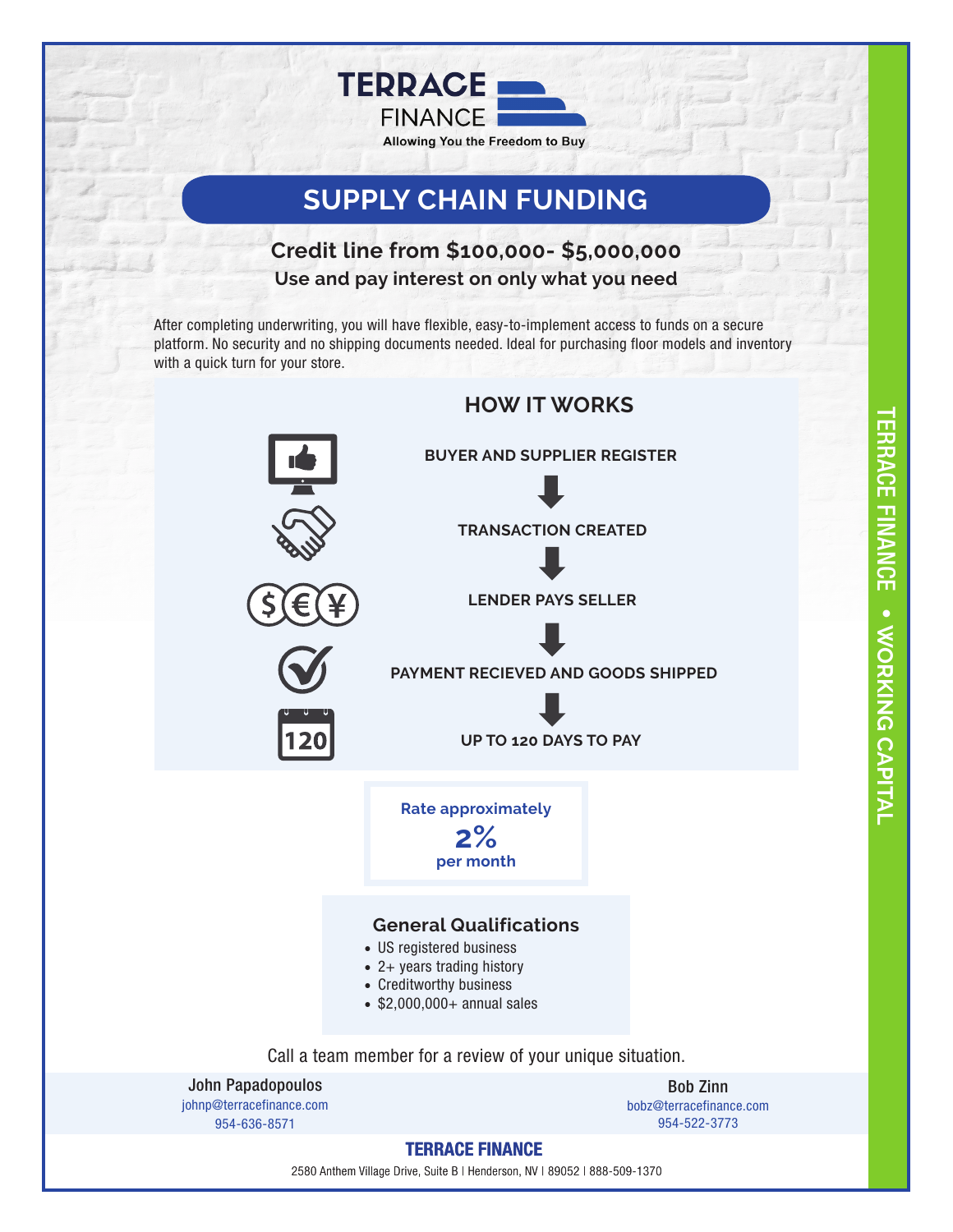

## **SBA WORKING CAPITAL/INVENTORY**

### **Loans from \$30,000- \$350,000**

Make sure you have the inventory to keep customers from going elsewhere for equipment they need today. Trusted low-cost capital from a government-backed SBA loan can also be used for consolidation of high interest debt, operating costs, and other needs involved in growth of your business.



## **About the Small Business Administration**

Founded in 1953, the U.S. Small Business Administration (SBA) was created to help small business owners and entrepreneurs pursue the American dream. This government agency partially guarantees a loan for a bank, incentivizing the bank to make a loan it typically would not approve. Because of this guarantee by the SBA, these loans offer a long term and low interest rate.

#### **General Qualifications**

- Personal credit score of 650+
- No criminal background
- Applies to all partners owning 20% or more of the business

Call a team member for a review of your unique situation.

Contact John Papadopoulos at johnp@terracefinance.com or 954-636-8571 for more details. details. John Papadopoulos johnp@terracefinance.com 954-636-8571

Bob Zinn bobz@terracefinance.com 954-522-3773

#### TERRACE FINANCE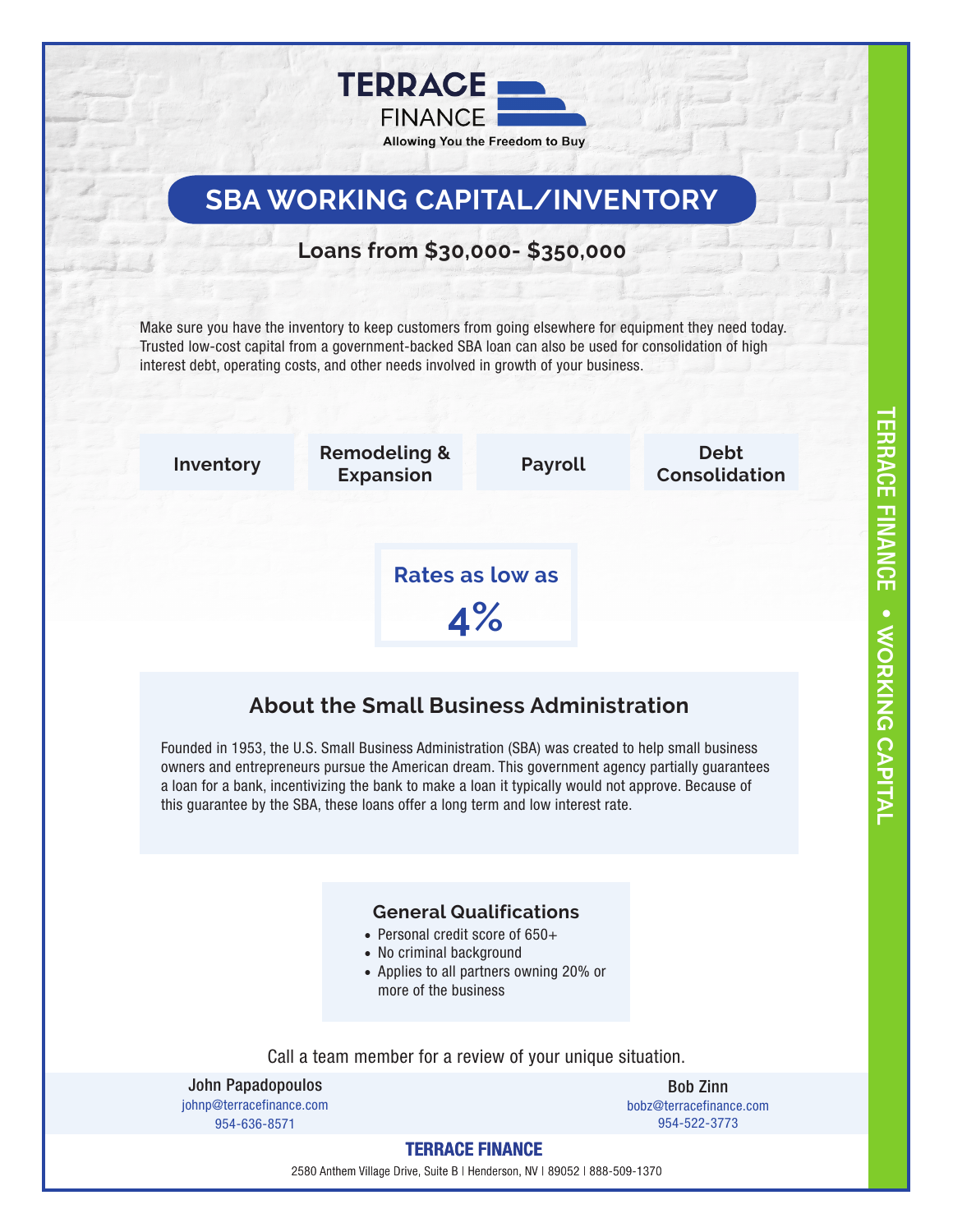

## **TERM LOAN PROGRAM**

### **Loans from \$30,000- \$200,000**

When you need capital now for something unexpected or to jumpstart the growth of your small business, traditional bank loans have a quick turnaround.

Fund the inventory you need to keep customers from going elsewhere for goods they need today as well as for consolidation of high interest debt, operating costs, and other needs involved in growth of your dealership. Repay early without a penalty.

TERRACE FINANCE

**LERACE FINANCE • VOOKING CAPITAL** 

**WORKING CAPITAL**

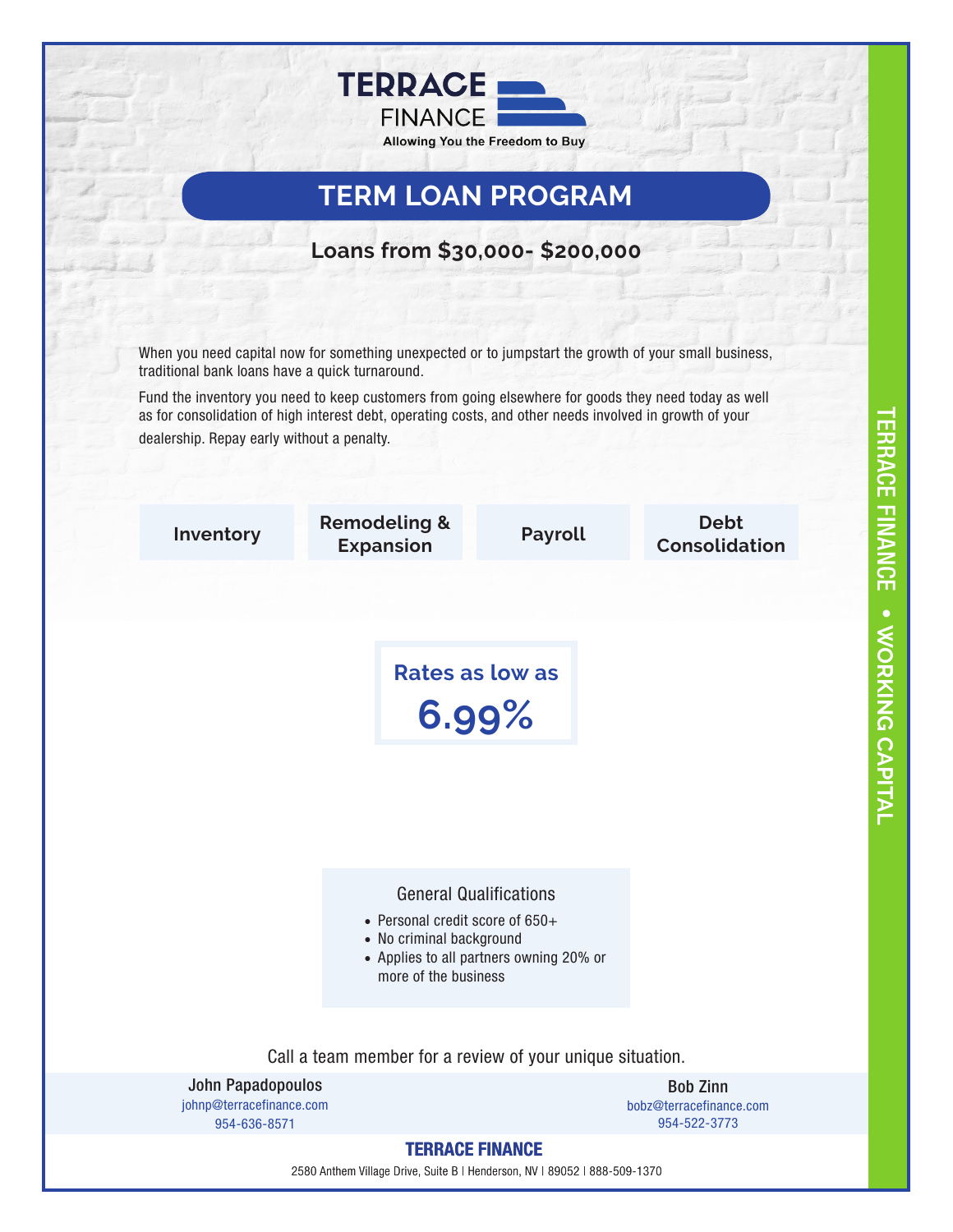

## **SBA ECONOMIC INJURY DISASTER LOAN\***

#### **Loans up to \$2,000,000**

Low-cost working capital is being made available by the federal government to help small businesses experiencing hardship due to the COVID-19 crisis to remain stable until normal operations can resume. Can be repaid early or over an extended period of 10 years or more. Payment deferrals may be available. No prepayment penalty.

May be eligible for a 10,000 cash advance. A portion of this loan may be forgiven.

**Rates capped at 3.75%**

\*May be used in combination with a PPP loan

#### **About the Small Business Administration**

Founded in 1953, the U.S. Small Business Administration (SBA) was created to help small business owners and entrepreneurs pursue the American dream. This government agency partially guarantees a loan for a bank, incentivizing the bank to make a loan it typically would not approve. Because of this guarantee by the SBA, these loans offer a long term and low interest rate.

#### General Qualifications

- Business experiencing hardship as a result of the COVID-19 crisis
- Fewer than 500 employees
- In business before Feb 15, 2020

Call a team member for a review of your unique situation.

Contact John Papadopoulos at johnp@terracefinance.com or 954-636-8571 for more details. details. John Papadopoulos johnp@terracefinance.com 954-636-8571

Bob Zinn bobz@terracefinance.com 954-522-3773

#### TERRACE FINANCE